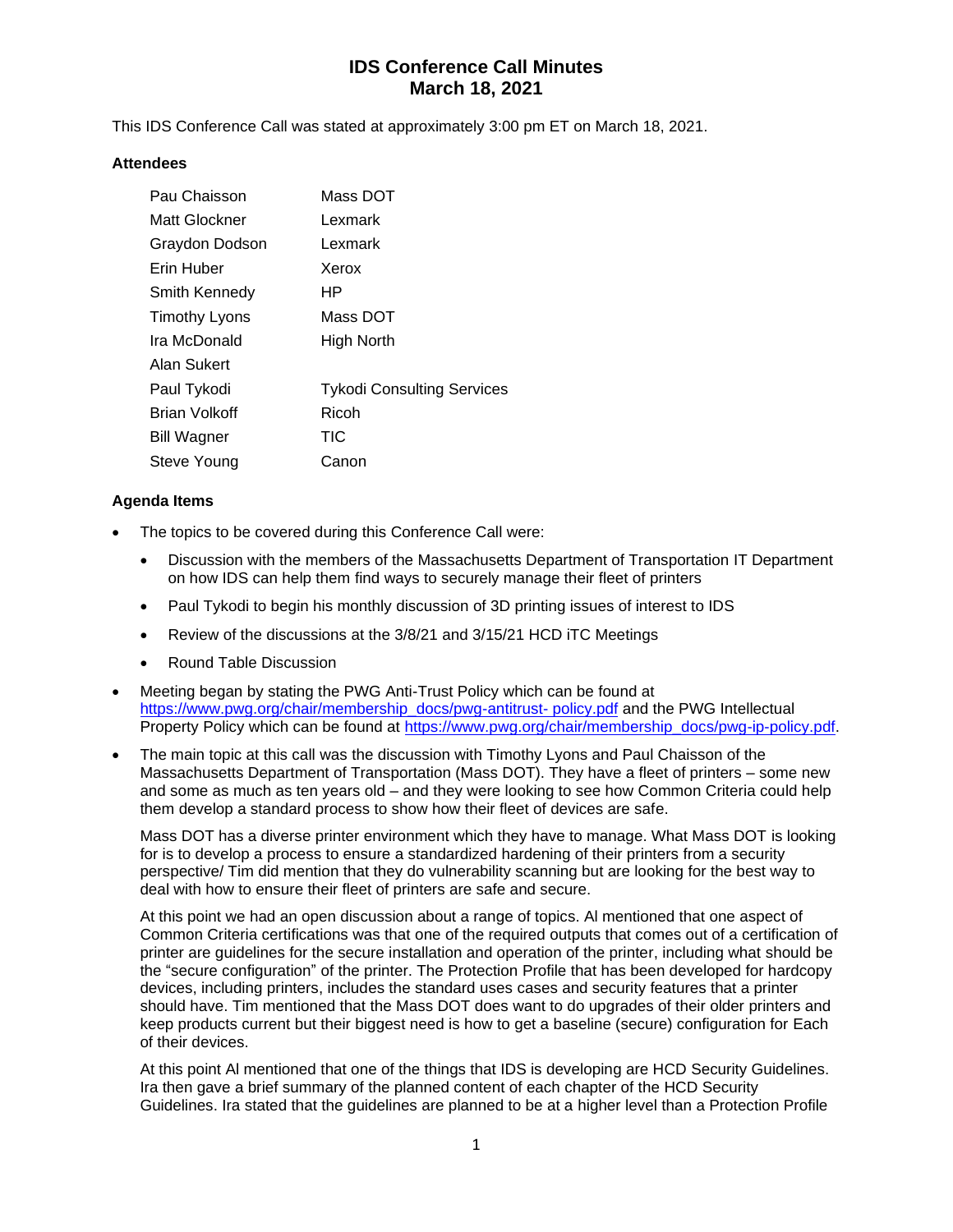## **IDS Conference Call Minutes March 18, 2021**

and would contain specific recommendations, but within the larger framework that a hardcopy device can be (and typically is) a node in a network. Ira also indicated in a response to a question from Tim that the guidelines would also discuss centralize administrative management of HCDs.

Tim indicated that Mass DOT's desire would be for each of its printers to be hardened "out of the box" by default; i.e., they are secure by default. Paul then mentioned that from his experience he has noticed that even when public interfaces are specified and in place for a long time, even if they are not correctly specified, they are very difficult to get changed because printer owners are concerned about unknown consequences to customers if configurations are changed.

Graydon mentioned at this point that an important issue is what is the threat model that Mass DOT is concerned about. To illustrate the point Al went through briefly the Security Problem Definition from the Application Software Protection Profile as an example of what a threat model would be and how it related to assumptions and security objectives that would be found in a Protection Profile.

Tim and Paul from Mass DOT had to leave at this time. Both agreed the discussion was very helpful and worthwhile, and they would get back to us if they had any questions.

• Paul Tykodi then talked about 3D printing topics. This is the first of what will be a monthly report on the second IDS Call each month on 3D printing topics of interest to IDS. This month's talk was more of an introduction. Paul, who is on the PWG Steering Committee, is our PWG 3D Printing expert and self-proclaimed "3D printing evangelist".

3D printing, or Additive Manufacturing as it is better known, really involves taking raw materials and using a process involving cresting a model and a printer to create a 3D object. The big change in 3D printing now is that the process is becoming all digital – called the Digital Thread for Additive Manufacturing. It uses proprietary languages to create the model files and many 3D printers use an opensource OS (3DOS) that is similar to CUPS. A major issue the 3D community is trying to deal with is how can they better share information.

Paul is working with the PWG to develop 3D printing standards that are equivalent 2D printing standards for end-to-end flow. He is also working with Mike Sweet (so is Al) to create a security section on the PWG web site.

• Al reviewed what was discussed at the 3/8/21 and 3/15/21 Hardcopy Device international Technical Community (HCD iTC).

At the 3/8/21 meeting it was mentioned that the Hardware-anchored Integrity Verification Subgroup would be holding its first meeting the next day (3/9). The subgroup did meet on 3/9 and 3/16 and reviewed SFRs from the Dedicated Security Component (DSC) PP for possible inclusion in the HCD cPP to address the Hardware-anchored Integrity Verification ESR requirement.

Al indicated that he had input all of the GitHub issues related to the SFRs and Assurance Activities that the Network Subgroup had recommended be included or added to the HCD cPP and HCD SD.

At the 3/1/21 HCD iTC Meeting JBMIA had agreed that they would propose changes to the ESR based on the ITSCC's final stance on the "encrypt all nonvolatile storage" ESR requirement. JBMIA came back to the HCD iTC before the 3/8/21 meeting and stated that their position was that no changes to the ESR were needed, and that any necessary changes should be made in the Security Problem Definition (SPD). Based on the JBMIA recommendation we held a special Editors Meeting later the week of 3/8/21 where we made the necessary changes to the SPD and HCD cPP to address the "encrypt all nonvolatile storage" ESR requirement. Our goal was to post the updated SPD on GitHub for internal HCD iTC for the 3/15/21 meeting.

Finally, ITSCC confirmed on 3/8/21 that it would provide the crypto contribution for supporting documents by 18 March 2021

At the 3/15/21 meeting what was done on 3/8/21 was summarized. It was agreed that as planned the HCD iTC would review the SPD and provide comments by the next meeting on 3/22/21. We then started looking at the issues Al had entered from the last meeting but did not get far. Al had to go